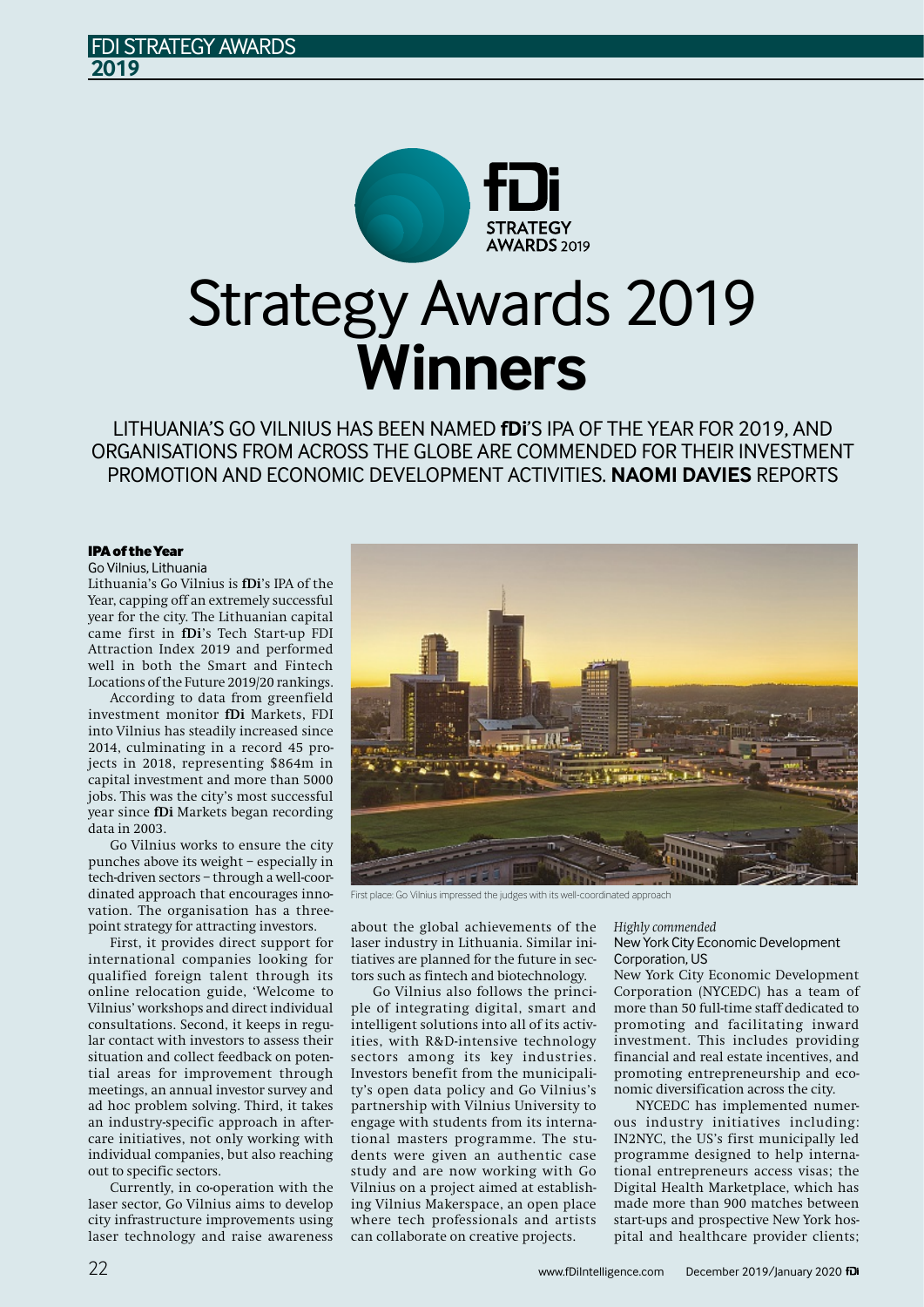# **Winners** StrategyAwards 2019

#### **IPAofthe Year**

Go Vilnius Highly commended NewYork City Economic Development Corporation

**BestIPA web strategy Montreal Internation Social media strategy** ProBarranquilla Invest Hong Kong **Best marketing slogan** Orlando Economic Partnership 'Orlando. You don't knowthe half of it.'

**SPECIALISMS**

**Advanced Manufacturing** Hamilton Economic Development **Aerospace** City of Mississauga **Agribusiness** Brisbane Marketing **Artificial intelligence** Montreal International **Bioenergy** Invest Pacific (Cali) **Blockchain** NewYork City Economic Development Corporation **BPO** Investin Bogotá **Chemicals** Investin Cartagena **Creative Industries** ACI Medellin **Cybersecurity**

#### Ignite Fredericton **Data centres** Montreal International **Gaming and visual effects** Montreal International **Life sciences** NewYork City Economic Development Corporation **Logistics** Invest Pacific (Cali) **PropTech** Brisbane Marketing

#### **BESPOKEAWARDS**

**Academic-industry collaboration Katowice City Hall** WrocławAgglomeration Development Agency The Miami-Dade Beacon Council **Advocacy** Ignite Fredericton Go Vilnius **Aftercare** ProBarranquilla Invest Pacific (Cali) Hamilton Economic Development **Cluster development strategy** Go Vilnius **Education, skills and training** Invest Hong Kong **Encouraging innovation** Smart Dublin Invest Hong Kong São Paulo Negocios Go Vilnius **Expat support** Invest Hong Kong **Incentives** Investin Bogotá Invest Pacific (Cali) Investin Cartagena

World Business Chicago The Miami-Dade Beacon Council Montreal International Quebec International City of Santa Clarita **Industry 4.0** ACI Medellín **International outreach** World Business Chicago **Job creation** Quebec International **Language training** Invest Pacific (Cali) **Place branding** Orlando Economic Partnership **Project wins** Invest Victoria Montreal International Nashville Area Chamber of Commerce **R&Dsupport** Quebec International Toronto Global Wrocław Agglomeration Development Agency **Stafftraining and performance management ProBarranquilla** Uruguay XXI **Start-up and SME support** Burlington Economic Development Corporation Ignite Fredericton Invest Hong Kong NewYork City Economic Development Corporation InvestPorto **Supporting science and research** Invest Hong Kong

**FDI STRATEGY AWA** 

**2019**

**EDITOR'S CHOICEAWARD Tapping new source markets** World Business Chicago

and CyberNYC, a catalytic \$100m investment to grow the city's cybersecurity ecosystem through an innovative suite of public-private partnerships.

The organisation is also behind infrastructure developments such as the Made in NY Campus at Bush Terminal, which will form a focus point for creative manufacturing in New York and provide affordable, best-in-class industrial facilities for garment manufacturing, film and media production, and related services and industries.

The city is investing \$136m in major renovations to create a 18,580-squaremetre garment manufacturing hub, a 9290-square-metre state-of-the-art film and television production facility, and numerous pedestrian and infrastructure improvements.

# **Best IPA web strategy**

Montreal International, Canada Montreal International's (MI's) website (www.montrealinternational.com) is a key element in the organisation's marketing and communication strategy. It features exclusive high-value content including a business blog with more than 35,000 views in the past year, successstories, promotional videos and testimonials. The home page can be

accessed in nine different languages and several microsites are dedicated to the region's key audiences, such as those working in life sciences and health technologies.

In addition, investors can benefit from Zoom Greater Montreal (www. ZoomMtl.com), a project initiated by the Communauté métropolitaine de Montréal (Montreal metropolitan area), in partnership with MI, the Chamber of Commerce of Metropolitan Montréal and CargoM. The web portal allows users to search for office space and industrial or commercial properties for rent or for sale in the region using GIS technology. MI also has a strong social media presence with 30,000 subscribers across LinkedIn, Facebook and Twitter, and 10,000 subscribers to its monthly newsletter.

# **Best social media strategy**

ProBarranquilla, Colombia ProBarranquilla's #YoSoyProBarranquilla initiative aims to promote the city as an ideal business and investment destination. It seeks to highlight Barranquilla's advantages, opportunities and experiences not only from those living in the city, but also those of locals living abroad. In 2018, the hashtag reached 400,000  $\blacktriangleright$ 

"I AM TRULY HAPPY THAT AWARENESS OF THE CITY FOR INVESTMENT AND RELOCATION IS GROWING EACH YEAR" Remigijus Simasius, mayor, Vlinius

### WINNING WEB SITE

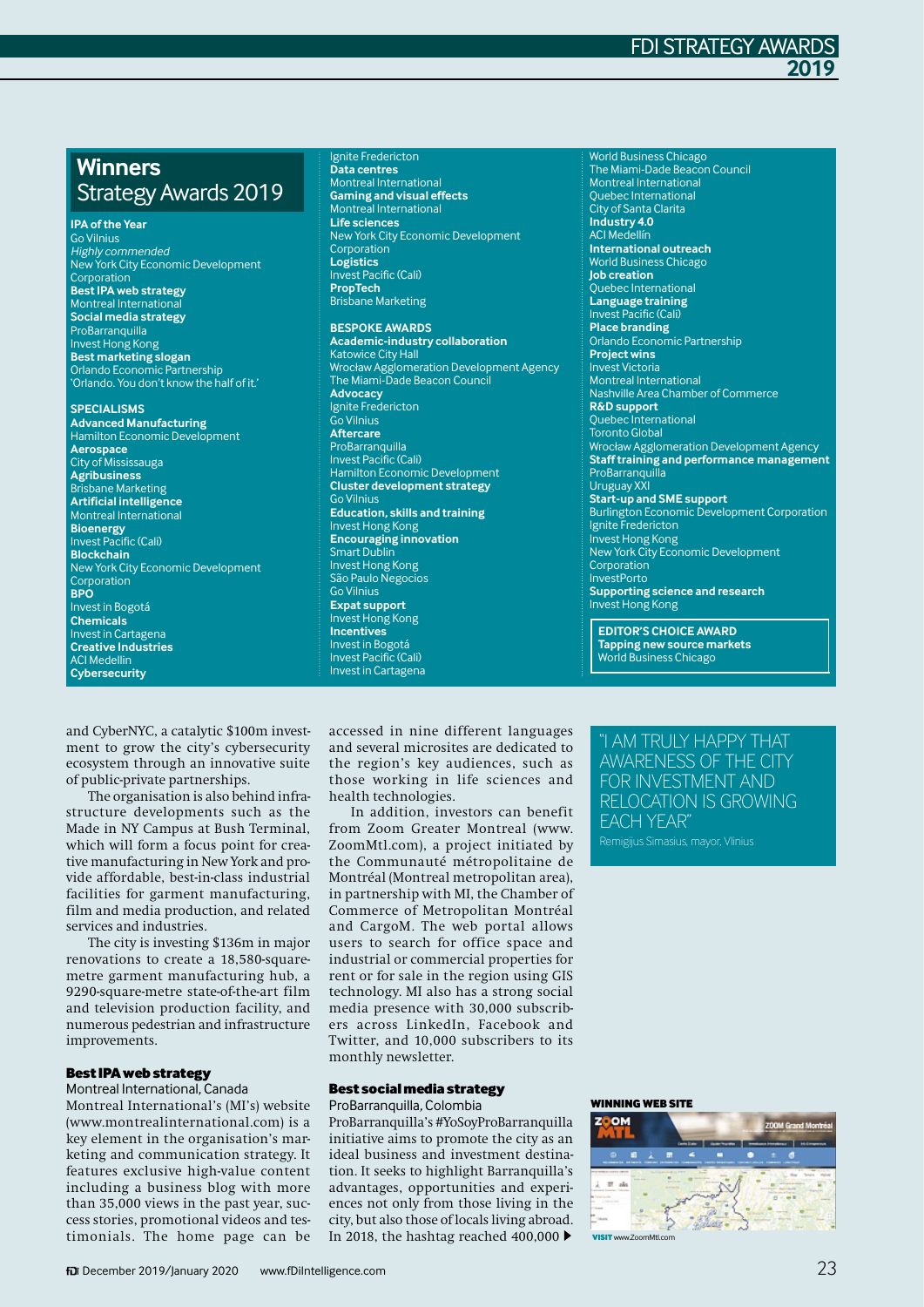"BRISBANE IS PERFECTLY PLACED TO EMBRACE THE INCREASING FUSION OF PROPERTY AND TECHNOLOGY TO ATTRACT INVESTMENT"

people and was used in more than 500 Instagram posts. In addition, the #30Hechos hashtag was created to commemorate the 30th anniversary of ProBarranquilla. Throughout 2018, different posts were made to highlight the organisation's impact. In total, 30 posts were published, reaching more than 50,000 people.

### Invest Hong Kong, Hong Kong

Invest Hong Kong's comprehensive social media strategy includes heavy use of video for online promotion. The organisation regularly uploads videos onto its dedicated YouTube channel, corporate website and other social media platforms, including Twitter, Facebook, Flickr, LinkedIn and Weibo. Invest Hong Kong also regularly posts news across LinkedIn, Twitter and Facebook and uses a variety of online benchmarking and content management tools such as Google Analytics, Google Webmaster, Hootsuite and Alexa.com to assess the impact of its marketing-driven initiatives and the success of website traffic-driving programmes. In 2017, the organisation opened a WeChat account to promote Hong Kong as an FDI destination for investors from mainland China.

### **Best marketing slogan**

Orlando Economic Partnership, US 'Orlando. You don't know the half of it.'

# SPECIALISMS

# Advancedmanufacturing

Hamilton Economic Development, Canada

Well known as a hub for advanced manufacturing in Canada, Hamilton employs more than 50,000 people. It is home to Next Generation Manufacturing Canada, a non-profit organisation dedicated to driving advanced manufacturing nationwide by matching manufacturing companies with new technologies. R&D support is also available through McMaster University, Mohawk College, McMaster Automotive Resource Centre and CanmetMaterials, Canada's largest research centre dedicated to fabricating, processing and evaluating metals and materials.

### Aerospace

## City of Mississauga, Canada

Mississauga is home to more than 340 aerospace companies with 28,000 employees, as well as the largest aerospace cluster in Canada by employment. The city's aerospace manufacturing subsector is also the largest across all major Canadian centres by total employment and number of businesses.

# Agribusiness

### Brisbane Marketing, Australia

The Brisbane Future Food Initiative aims to enhance the city's capability to build, scale and grow food ventures. It features a dedicated accelerator programme, which has supported the growth of 20 companies who collectively have created more than 30 jobs in the first 18 months of the initiative and returned an average revenue growth of 12%. In addition, Brisbane Marketing will launch a new programme aimed at linking industry, entrepreneurs and research innovation to encourage new businesses.

# Artificial intelligence

Montreal International, Canada Montreal has established itself as a major global hub for artificial intelligence (AI). The city has the highest concentration of deep-learning researchers in the world and is home to the Montreal Institute for LearningAlgorithms and the Institute for Data Valorisation. Recent government and private investments amount to C\$1.1bn (\$827.78m), and more than 90 global companies and start-ups have established operations in the city including Facebook, Google, Microsoft and IBM. Supported by the Quebec government, Montreal International announced plans to create an international observatory on the societal impacts of AI and digital technologies in December 2018.

## **Bioenergy**

# Invest Pacific, Colombia

Valle del Cauca is Colombia's leading region for bioenergy production. It contributes more than 90% of the bioethanol produced in Colombia and more than 98% of the cogeneration of national electricity from biomass. There is potential for companies that seek to take advantage of the transformation of biomass generated from sources such as sugar cane residues, forest residues and solid and animal waste.

## Blockchain

NewYork City Economic Development Corporation, US

New York is experiencing explosive growth in its blockchain ecosystem, with a 370% increase in blockchain-related

jobs from 2016 to 2018. The city is home to several of the world's largest blockchain companies including IBM, R3 and Coinbase. Meanwhile, initiatives such as the annual Blockchain Week around Consensus, the industry's largest conference, and the NYC BigApps Blockchain Challenge, further bolster the city's reputation as a global leader in blockchain innovation. The NYC Blockchain Centre, operated by Future/Perfect Labs and the Global Blockchain Business Council, opened in January 2019 and is New York's first public-private blockchain centre.

## **BPO**

### Investin Bogotá, Colombia

Bogotá is home to 62% of Colombia's shared service centres and 81% of its IT and BPO companies, accounting for more than 40% of national employment. The city is an attractive investment destination for the BPO industry, given its competitive costs, strategic nearshore/ offshore locations and more than 40,000 students in IT-related fields. Online retailer Amazon opened a regional customer service centre in Bogotá in October 2018, creating 600 jobs.

### Chemicals

### Investin Cartagena, Colombia

Cartagena in Bolívar is a leader in the production and export of petrochemical products in Colombia, with 81.5% of exports and 72.5% of Bolívar's imports coming from petrochemical-plastic industry products. The petrochemical-plastic cluster represents 63% of the added value of the local industry. Cartagena also has the most modern petroleum refinery in Latin America, with a production capacity of 165,000 barrels per day, as well as the most efficient, safe and modern port infrastructure in the country.

## Creativeindustries

### ACI Medellín, Colombia

Creative industries is one of the priority sectors in Medellín's new economic development policy, representing 1.5% of Antioquia's GDP in 2017. Medellín's creative sector consists of more than 1690 companies; 99% of which are micro and small companies involved in activities related to music, television, design, photography, jewellery, theatre, cinema, radio and the plastic arts. In addition, Medellín is the only city in Colombia with a film commission, and offers 15% additional incentives to those offered by the national government.

## **Cybersecurity**

Ignite Fredericton, Canada Ignite Fredericton, in partnership with Opportunities NB and Cyber NB, has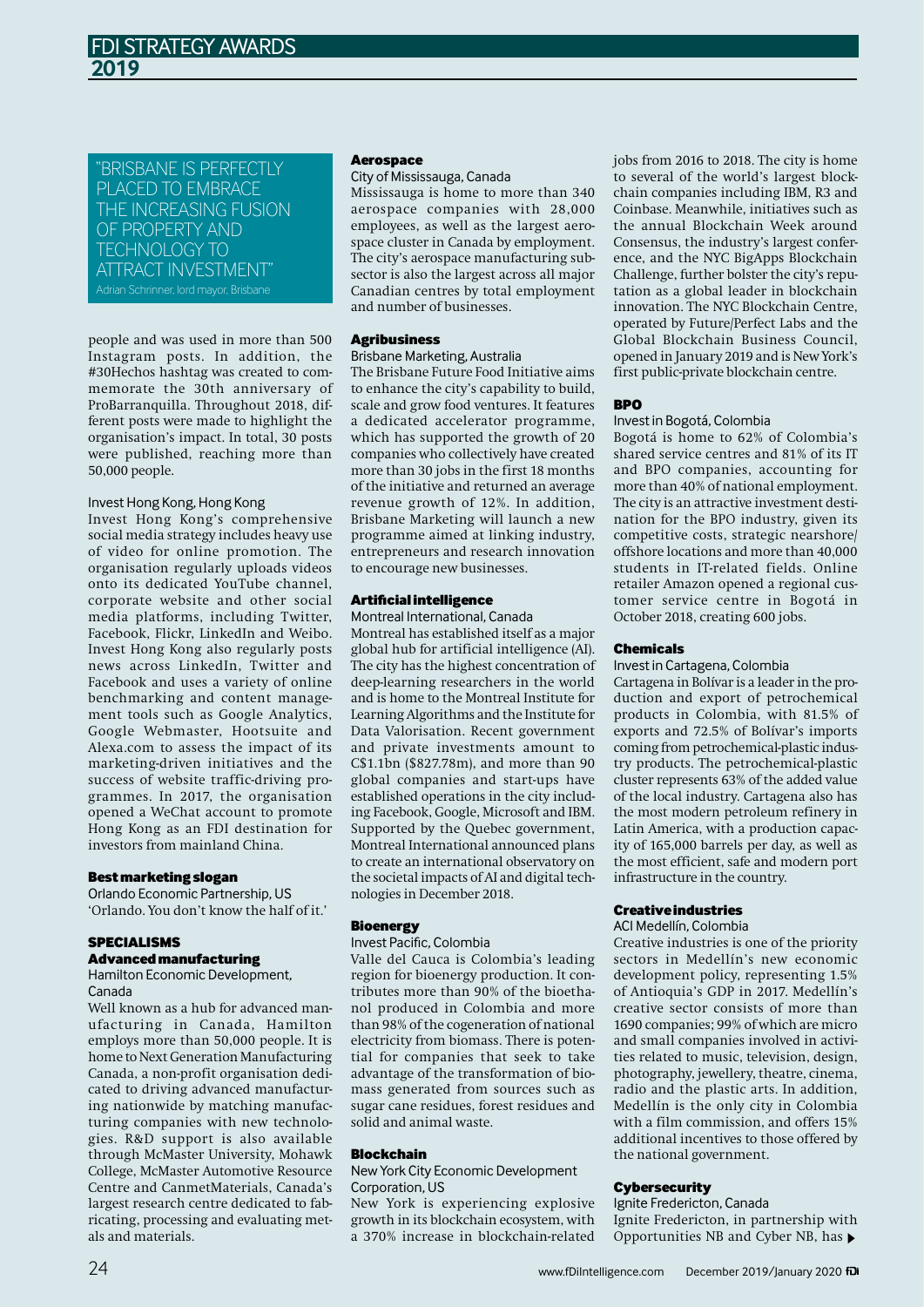

"MONTREAL INTENDS TO PLAY ITS ROLE IN ENSURING A RESPONSIBLE AND ETHICAL DEVELOPMENT OF ARTIFICAL INTELLIGENCE SO THAT IT IS CITIZEN-CENTRIC"

helped solidify the capital of New Brunswick'sstatus as a cybersecurity hub through the construction of critical physical infrastructure and the implementation of workforce development initiatives. In partnership with Cyber NB, the University of New Brunswick and Opportunities NB, Ignite Fredericton's Knowledge Park is establishing a 12,540-square-metre Cyber Park facility dedicated to accommodating the city's growing cybersecurity sector. Cyber Park's estimated contribution within its first decade of operation is estimated to contribute 7500 new jobs (direct and indirect) to Fredericton and \$230m to the region's GDP (direct and indirect).

## Datacentres

### Montreal International, Canada

Named 'Data Centre Location of the Year' at the Datacloud Global Awards 2019, Greater Montréal has quickly become a key hub for data hosting and processing services. Investors benefit from the region's cool climate, reliable and affordable renewable energy resources, favourable business climate and major ICT industry.

# Gaming and visual effects

Montreal International, Canada

Montreal is the world's fifth largest gaming production centre and home to more than 140 studios, including industry giants Ubisoft, Warner, Eidos and Gameloft. As of 2018, more than 10,000 full-time employees work in video games in Quebec, accounting for more than half of the country's jobs in the industry. The city is also a global hub for visual effects and has the highest industry concentration in Canada, with companies including Cinesite, Digital Dimension, Double Negative, Framestore, Hybride, Mathematic Studios and Rodeo FX.

### LifeSciences

NewYork City Economic Development Corporation, US

The New York metropolitan area has the largest bioscience workforce in the US and the world's largest concentration of academic institutions. The city has announced a 10-year, \$500m plan named LifeSciNYC to further support the sector by creating new laboratory space, investing in its workforce, and forging industry partnerships. It is expected to attract \$6.5bn in total private investment and construction. As part of the initiative, the city has committed \$100m in capital and identified potential development sites in East Harlem, Long Island and Kips Bay for the creation of a world-class hub for life sci $ence$  $RR<sub>r</sub>$  $D<sub>r</sub>$ 

### Logistics

# Invest Pacific, Colombia

Colombia's only multimodal logistics platform on the Pacific Ocean is in Cali, making it a renowned export city. Cali also benefits from being in the most central region of Colombia, enabling the city to serve the domestic market at the most competitive logistics costs. Its location is in the same time zone as the east coast oftheUS, making it a desirable destination for outsourcing services from North American companies.

### Proptech

# Brisbane Marketing, Australia

Brisbane is embracing property technology as an emerging global growth sector, utilising the city's cluster of relevant global and local businesses and growing demand for residential and commercial property to drive investment in the local property industry. By looking at attracting investment through the increasing amalgamation of real estate and technology, Brisbane is highlighting how the city is looking to capitalise on emerging industries in innovative ways.

### EDITOR'SCHOICEAWARD Tapping new source markets World Business Chicago, US

Japan-Chicago relations and related FDI had a watershed year in 2018. Despite a long tradition of largely industrial Japanese investment in the suburbs, it was agreed that World Business Chicago (WBC) needed to boost Chicago's profile. WBC conducted extensive groundwork with the Japanese government and business groups to both host Japanese missions and conduct an outbound mission. In July 2018, the then mayor, Rahm Emanuel, led a 50-strong business and government delegation to the world's second and third largest economies, China and Japan, respectively, in July 2018.

Several Japanese job-creating investments were secured, including Beam Suntory's headquarters relocation from Deerfield to downtown Chicago. In addition, the first-of-its-kind Japan-Chicago Partnership Agreement was established to promote mutual investment and strong business ties as well as other tourism and educational agreements. Osaka has also sent official missions to Chicago and was visited by WBC.

### BESPOKEAWARDS Academic-industrycollaboration Katowice City Hall, Poland

In 2015, Katowice City Hall established an academy for students, graduates and professionals in co-operation with the Association of Business Services Leaders (ABSL) and three Silesian universities.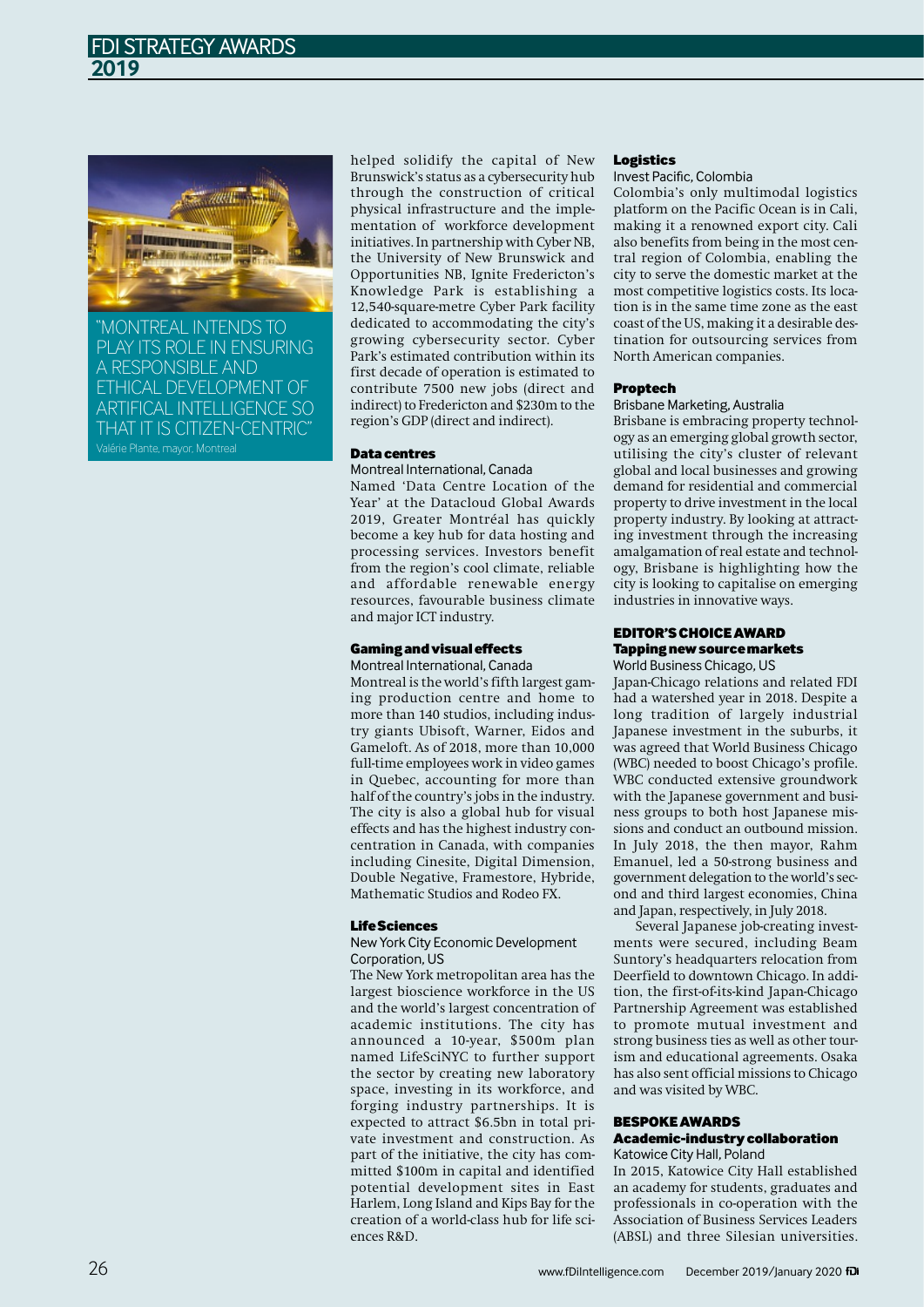The ABSL Academy aims to increase the number of candidates available to work in the business services sector. Plans are also under way for ABSL Tech Academy, a new version of the facility focused on training participants in technical skills.

# WrocławAgglomeration Development Agency, Poland

The Wrocław Academic Hub is Poland's first initiative between local government, academia and local businesses. It was established with the aim of cultivating the development of science and university education in Wrocław in cooperation with local businesses. The<br>hub coordinates the Mozart coordinates the Mozart Programme, the goal of which is to support the Wrocław job market by connecting local business to researchers and their intellectual potential.

# The Miami-Dade Beacon Council, US

With talent one of the major factors in an investor's decision, collaboration between education institutions and local business leaders has become vital. In Miami, the two meet regularly to discuss skill needs that are then reflected in curriculum changes. Miami-Dade County Public Schools has added 59 new programmes focused on specific sectors, including cybersecurity, gaming and animation and international supply chain management, bringing the total number currently available to 600. An emphasis is also put on internships and apprenticeship, and Miami-Dade College is the first college in Florida to have an apprenticeship programme.

## **Advocacy**

# Ignite Fredericton, Canada

The Fredericton Chamber of Commerce has advocated on behalf of businesses regarding important policy changes such as the 2018 Workers Compensation Act and business tax reform.

# Go Vilnius, Lithuania

In 2017, the Lithuanian government approved an action plan to develop the fintech sector. The plan was revised in 2019 and now includes measures to further improve the legal environment for the sector, increase the demand for fintech products and services, and improve the management of related risks. As a result, the sector has experienced rapid growth and in 2018, the number of fintech companies in Vilnius rose by 56%, from 90 to more than 140.

### **Aftercare**

ProBarranquilla, Colombia

ProBarranquilla has implemented several aftercare initiatives to support investors, including follow-up visits to companies across the city, enabling the organisation to gather information about the factors that encouraged them to locate in the territory, as well as any future projects or reinvestment. In addition, ProBarranquilla introduced an investment climate survey at the end of 2018 to identify opportunities to improve the local business environment. The survey addressed pharma, metalworking and hotel companies and is expected to contribute to the introduction of short- and medium-term public policies by local authorities.

### Invest Pacific, Colombia

Invest Pacific has a 'key account' programme, which supports established companies in their reinvestment processes. The IPA identifies companies that are most likely to reinvest or establish new operations, then chooses 15 key accounts each year, five for each investment management area (global services, manufacturing and agribusiness, logistics and renewable energies). Each key account is offered a customised programme, creating links with other companies in their sector. At the end of the programme, it is expected that the key account company will reinvest, generating additional visibility for the firm and becoming an ambassador for the region.

### Hamilton Economic Development, Canada

As part of Hamilton Economic Development's 'Hamilton Calling' aftercare programme, the team visits about 100 companies each year, offering support to ensure their success. The IPA has a variety of services according to the needs of the company, including help with business-to-business connections, human resources, training programmes, financial services, exporting and marketing. All information gathered is tracked and recorded in a customer relationship management system to ensure continuity, help the agency stay in contact with the company, and to keep it up to date with any relevant programmes or events. In 2018, the organisation also launched 'Hamilton Fast 40', a promotional aftercare programme focused on identifying, promoting and retaining the city's fastest growing businesses.

### **Cluster development strategy**

### Go Vilnius, Lithuania

In 2016, the Bank of Lithuania outlined plans to promote fintech growth in its 2017 to 2020 operational guidelines, including establishing a list of priority investors. These investors would benefit from the bank's smart e-licensing tool,

# "THROUGH OUR SOCIAL MEDIA STRATEGY, WE PRESENT THE CITY TO THE WORLD AND SHARE THE ADVANTAGES IT OFFERS FOR THE INSTALLATION OF COMPANIES"

which makes applying for a licence faster, easier and cheaper.

The e-money or payments licence can be obtained in three months (provided a high-quality application is submitted), making it the fastest pan-European fintech licence to be awarded in the EU, and all applications can be submitted online and in English. There is also a specialised 'lite' bank licence for challenger banks, which requires an initial capital requirement of €1m, five times lower than for traditional banks.

Lithuanian institutions have also decided that, unless necessary, they will offer advice and assistance rather than regulatory sanctions to companies during their first year of operations. These efforts have encouraged dramatic growth in fintech, with Vilnius employing more than 2400 specialists in the sector. Currently, most fintech teams are relatively small, but in a recent survey of fintech companies in Lithuania, 88% of respondents said they had planned to expand their presence in 2019.

### Education,skillsandtraining

Invest Hong Kong, Hong Kong

In June 2018, the Hong Kong government unveiled its technology talent admission scheme, which aims to attract overseas technology talent in areas such as biotechnology, artificial intelligence, cybersecurity and robotics. In addition, the HK\$500m (\$63.88m) technology talent scheme was launched to train and pool technology staff, and through the injection of HK\$3bn into the research endowment fund, provide studentships for local students admitted to research postgraduate programmes and subsidise local enterprises on a matching basis for training their staff in advanced manufacturing technologies. The post-doctoral hub programme also provides funding support to qualified companies to recruit up to two post-doctoral talents for R&D work and provide a monthly allowance of HK\$32,000 for each postdoctoral talent for up to two years.

# **Encouraging innovation**

Smart Dublin, Ireland As a result of Smart Dublin's partner-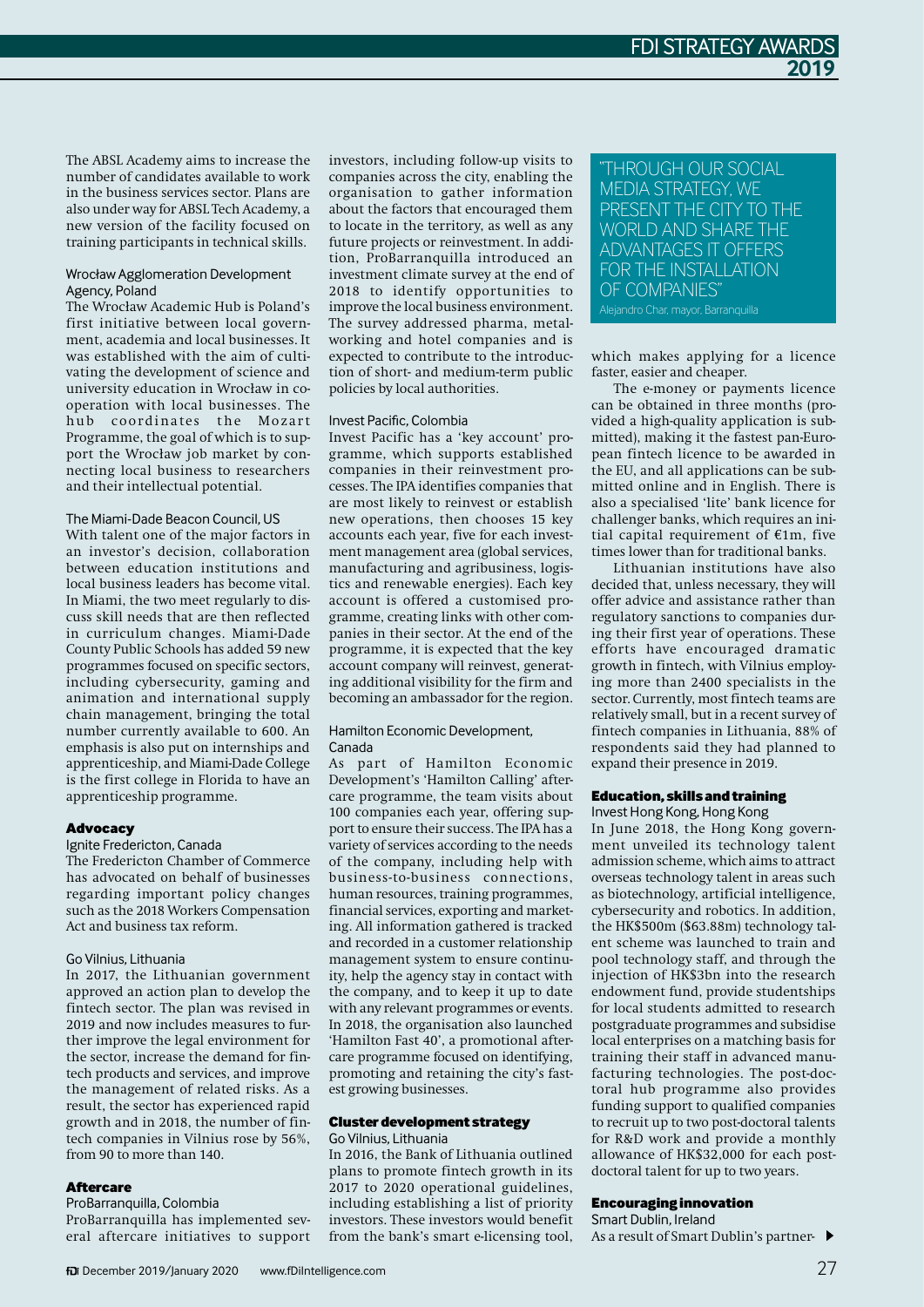# "FOR THE PAST 25 YEARS, QUEBEC CITY HAS DISTINGUISHED ITSELF THROUGH ITS DIVERSIFIED ECONOMY, ITS INNOVATIVE CHARACTER AND STRONG GROWTH POTENTIAL"

Régis Labeaume, mayor, Québec City

ship with innovative telecommunications company Dense Air, an initial 5G testbed network went live in the city's Docklands area in March 2019. The neutral hosting aspect will make it possible for telecom operators to simply license the required bandwidth needed from the infrastructure, and offer subsequent commercial and residential solutions to their customers. This approach will allow multiple organisations to tap into the massive potential of 5G to power future Internet of Things and smart city use-cases. The initiative marks the first testing of its kind worldwide, in terms of public-private partnership, and potential technical and commercialisation models of neutral hosting.

## Invest Hong Kong, Hong Kong

The upcoming Hong Kong-Shenzhen Innovation and Technology Park will give Hong Kong's innovation and technology ecosystem the space to grow as well as offering proximity to China's supply chain, manufacturing capabilities and talent pool. It will be located in Lok Ma Chau Loop and cover an area of 87 hectares. Companies around the world will benefit from the competitive advantages of both Hong Kong and Shenzhen in innovation and technology and accelerate their access to mainland China. The opening will attract R&D investors from around the world, further reinforcing Hong Kong's reputation as a global leading innovation hub.

## São Paulo Negócios, Brazil

According to the Global Startup Ecosystem Ranking 2015, São Paulo has the largest tech start-up ecosystem in the southern hemisphere, with about 2500 start-ups. The city hosts São Paulo Tech Week (SPTW), an innovation festival that engages large companies, international agencies and start-ups all over the city during a week of activities, events and technological experiences. SPTW's four editions have already reached more than 150,000 people in more than 500 events and moved more than 15m reais (\$3.53m). As of August 2018, São Paulo has also offered a fiscal incentive programme for the ICT sector, which aims to attract and

retain more headquarter projects in this sector to the city, fostering an innovative business and urban environment.

## Go Vilnius, Lithuania

A key part of Vilnius's innovation infrastructure are science valleys, technology parks and sandbox incubators. This includes Vilnius Tech Park, which serves as an ICT start-up hub uniting international startups, tech companies, venture capitalists, accelerators and incubators from across the Baltics and Nordics; the Vilnius City Innovation Industrial Park, which aims to accommodate innovative enterprises developing high value-added technologies and services; and Visoriai Information Technology Park, which serves as an upcoming knowledge economy centre in the field of ICT.

Vilnius also offers a sandbox with more than 1 million square metres of commercial, residential and municipal space for global companies to test and pilot their products at no cost. Launched in 2018, it continues to be the only and the largest project of its scale and kind and Lithuania, represented by the Bank of Lithuania, is the first euro area country to become a member of a global sandbox initiative. Additionally, the Blockchain Centre Vilnius is the first blockchain technology centre in Europe. It connects key stakeholders in Asia, Australia and Europe that aim to unlock the value of using the innovative blockchain technology in business, finance and public administration.

## Expatsupport

Invest Hong Kong, Hong Kong

Invest Hong Kong offers a range of facilitation services for its clients, from visa applications, opening bank accounts, to finding spaces in international schools for their expatriate children, and identifying ways of finding the right staff through universities and recruitment agencies.

# Incentives

Investin Bogotá, Colombia Invest Pacific, Colombia Investin Cartagena, Colombia World Business Chicago, US The Miami-Dade Beacon Council, US Montreal International, Canada Quebec International, Canada City of Santa Clarita, US

## Industry 4.0

ACI Medellín, Colombia Over the past few years, Antioquia's Industry 4.0 sector has increased by 50%, becoming the second region with new software registries in the country and

home to 14% of all IT companies. Kiwi

Campus, a start-up providing food deliveries in California, US, using largely autonomous robots called Kiwibots, opened a new location in Medellín due to the city's innovation ecosystem, which was created by Ruta N and a talent pool of engineers and designers.

## Internationaloutreach

### World Business Chicago, US

World Business Chicago has been recognised for its international outreach initiatives. As mentioned in the Editor's Choice Award, in July 2018 the then mayor, Rahm Emanuel, signed the first ever economic memorandum of understanding between a US city and the Japanese government. In addition, following 2013's Gateway Cities agreement with eight Chinese cities, Chicago continues to promote itself as a destination for Chinese investment. Mr Emanuel led a delegation to Beijing in July 2018 that included meetings with the vice-president of China, high officials and executives, as well as several new FDI announcements. This has attracted more than \$1bn in Chinese FDI since the agreement. London is also a key focus for the organisation, facilitating reciprocal visits by Mr Emanuel and London mayor Sadiq Khan to expand business ties between 2016 and 2019, as well as a mayor-led delegation to London in early 2019. Other agreements made by Chicago include the Mexico City Global Cities Economic Partnership, an economic partnership signed with Tel Aviv-Yafo, and several foreign-domestic university partnerships and incubator partnerships with, among others, London, Osaka, Mexico City and Israel.

## Jobcreation

### Quebec International, Canada

In 2018, the labour market in Quebec's census metropolitan area reached a record high of 452,600 jobs, an increase of 9800 compared with the previous year and equivalent to a 2.2% increase in annual employment. The labour force grew by 8500 individuals exceeding the 470,000 mark, a previously unsurpassed level.

## Languagetraining

### Invest Pacific, Colombia

The Go Cali programme was launched to provide short-term improvementsin the standards of English among public school students and teachers in the city, and trained 2000 students in 2018. Additionally, the English For Work programme in Cali is in the bidding stage.

## Placebranding

Orlando Economic Partnership, US Orlando Economic Partnership's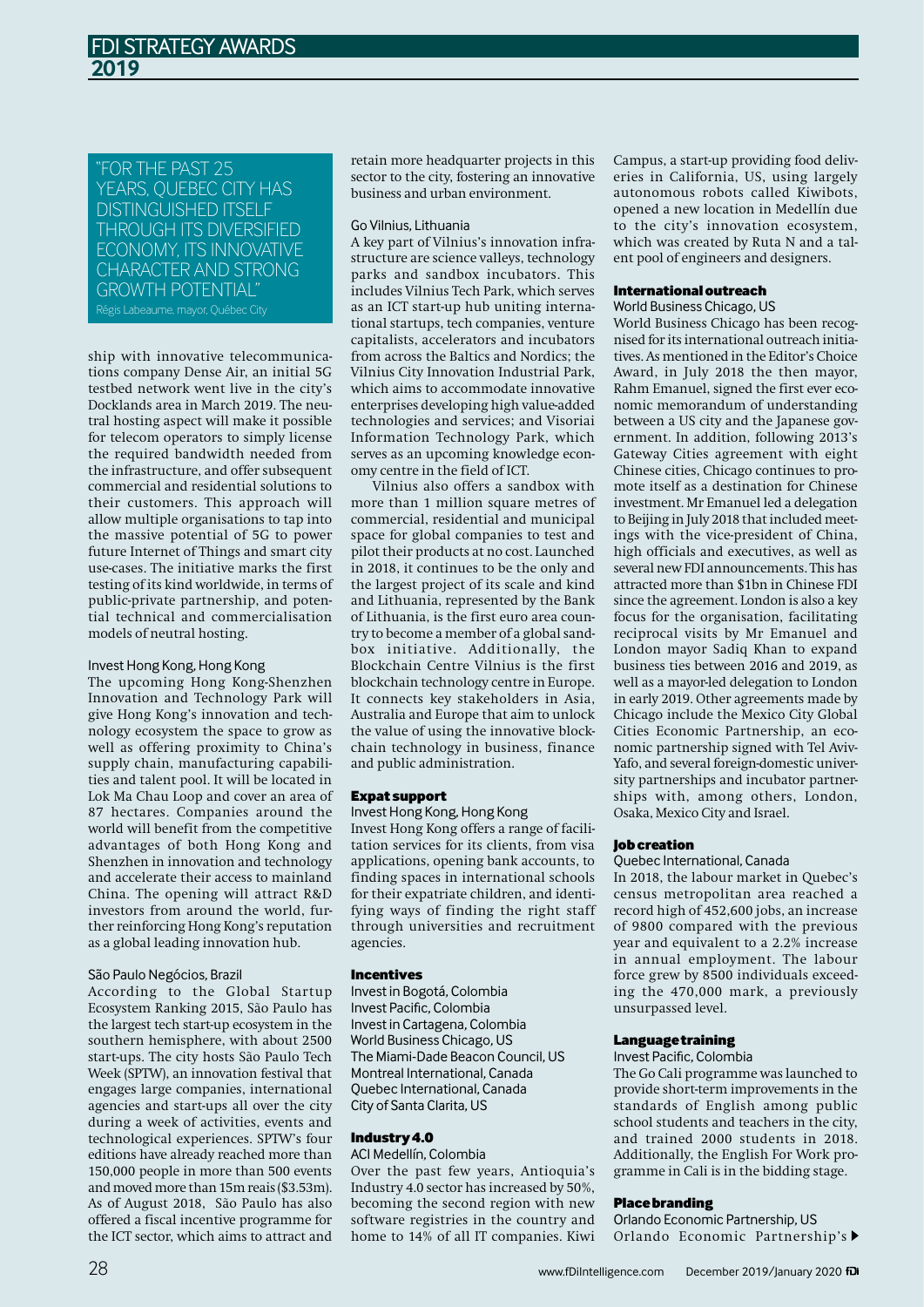"THERE ARE A LOT OF AMAZING THINGS HAPPENING IN BURLINGTON FOR START-UPS AND SMEs, AND WE'RE VERY PROUD OF OUR BUSINESS COMMUNITY" Marianne Meed Ward, mayor, Burlington

regional branding initiative aims to increase investor awareness of the city's strengths as a business location outside of tourism and hospitality. The organisation is seeing positive results from targeting out-of-area business decisionmakers, highlighting regional strengths in a series of high-wage targeted industries and better positioning itself to increase job quality. The campaign is also focused on talent recruitment by utilising Orlando's population growth. For many years now, the region has seen positive inward migration, adding 1000 people per week, and one in every nine residents has moved to the region since 2010, half of whom moved from an international location. Through this campaign, the organisation is actively targeting workers for its targeted industries.

### Projectwins

### Invest Victoria, Australia

In March 2019, US-based Praxis Precision Medicines, a biotech company focused on precision medicine in genetically defined epilepsy, autism and mental illnesses, announced it will establish its Asia-Pacific headquarters and R&D centre in Melbourne. The company cited the high quality of scientific and clinical talent and the important investments made by the Victorian government as its reasons for investing.

#### Montreal International, Canada

In January 2019, Japan-based mobility supplier Denso opened a North American satellite R&D lab in Montreal. Montreal International (MI) largely influenced the company's decision, which had initially planned to expand in the US. MI's FDI team first heard about the company's plans to open labs in the US through the Canadian consulate in Detroit, then discovered Denso would be attending the Movin' On Summit, the world summit on sustainable mobility, in Montreal in mid-2018. MI contacted the company in advance and organised 18 meetings with the artificial intelligence community. The company recognised the talent and innovation in Montreal and decided it was the most attractive investment destination.

### Nashville Area Chamber of Commerce, US

In May 2018, investment management firm Alliance Bernstein revealed plansto move its global headquarters from New York to Nashville bringing more than 1000 high-wage financial services jobs; in October of the same year, EY announced a 600-strong financial services tech centre in Nashville; and in November, Amazon said it was to open an operations centre of excellence in the city creating 5000 jobs. These major announcements helped cement Nashville's status as a corporate relocation destination.

#### R&Dsupport

### Quebec International, Canada

Measures offered by the governments of Quebec and Canada combined allow businesses to reduce their R&D costs by 29% or more.

### Toronto Global, Canada

Companies in the Toronto region benefit from one of the most generous R&D tax incentive programmes in the world. By combining Canada's flagship scientific research and experimental development tax credit programme with supplementary provincial programmes, Canadianand non-Canadian-controlled corporations with permanent establishments in Ontario are eligible for tax relief equivalent to between 14% and 65% of total R&D spend. Qualifying expenditures include labour, materials, overhead costs, and 80% of payments to contractors, and third parties. In addition, the Ontario business-research institute tax credit is a refundable tax credit for qualifying R&D performed in Ontario under contract with eligible research institutes. The tax credit is valued at 20% of qualifying expenditures to a maximum of C\$4m (\$3.01m) annually.

### WrocławAgglomeration Development Agency, Poland

Poland's Wrocław is the city with the largest number of IT and R&D entities in Poland, including Atos, Dolby, Nokia, Viessman and Whirlpool. It supports these companies through various initiatives including Wrocław Research Centre EIT+, the first research and technology organisation in Poland, which features state-of-the-art labs and equipment operated by an international team of specialists.  $R&D$  companies can also benefit from Wrocław Technology Park, which offers labs, office space and advisory support.

# Staff training and performance management

ProBarranquilla, Colombia

ProBarranquilla organises the Barranquilla Investment Conference, an annual event that provides key training in FDI trends and best practices for FDI attraction and facilitation. The workshop has been led by international firms such as **fDi** Intelligence, Wavteq and OCO Global and is available for IPAs across Latin America. ProBarranquilla also trains staff in data platforms to identify investment opportunities and participates in webinars organised by ProColombia on regulations, sectorial opportunities and foreign trade. The organisation also has strategic indicators in place to measure the effectiveness of its investment promotion activities.

### Uruguay XXI, Uruguay

In 2017, Uruguay XXI introduced a customer relationship management programme to track actions carried out by the agency. This system allows the organisation to identify which companies are interested in investing in Uruguay, what type of information is requested, to evaluate the link between the agency and the company, how the contact is generated, and the sector of interest. It also identifies which investment opportunities and which contacts were originated from each event/action organised by the agency. A document of best practices is also being prepared with the objective of identifying good practices, recommendations and results in the promotion of prioritised sectors as well as a pilot plan to analyse the effectiveness of the agency's investment promotion events.

### Start-upandSMEsupport

## Burlington Economic Development Corporation, Canada

In June 2017, Burlington Economic Development Corporation launched TechPlace, an 800-square-metre innovation centre dedicated to connecting, developing and advancing entrepreneurs by offering access to space, programming, mentorship and networking. TechSpace is anchored by two colocation partners, Haltech and Angel One Investor Network, and it is home to six LaunchPad office spaces, which are available to scaleable, growth-oriented tech companies on six-month terms for a subsidised rate. TechPlace also has a softlanding programme to reduce the risk for international companies that are looking to expand into Canada. The centre is currently at full occupancy and has a waiting list.

## Ignite Fredericton, Canada

The Fredericton Chamber of Commerce has developed the Hive, a newcomer